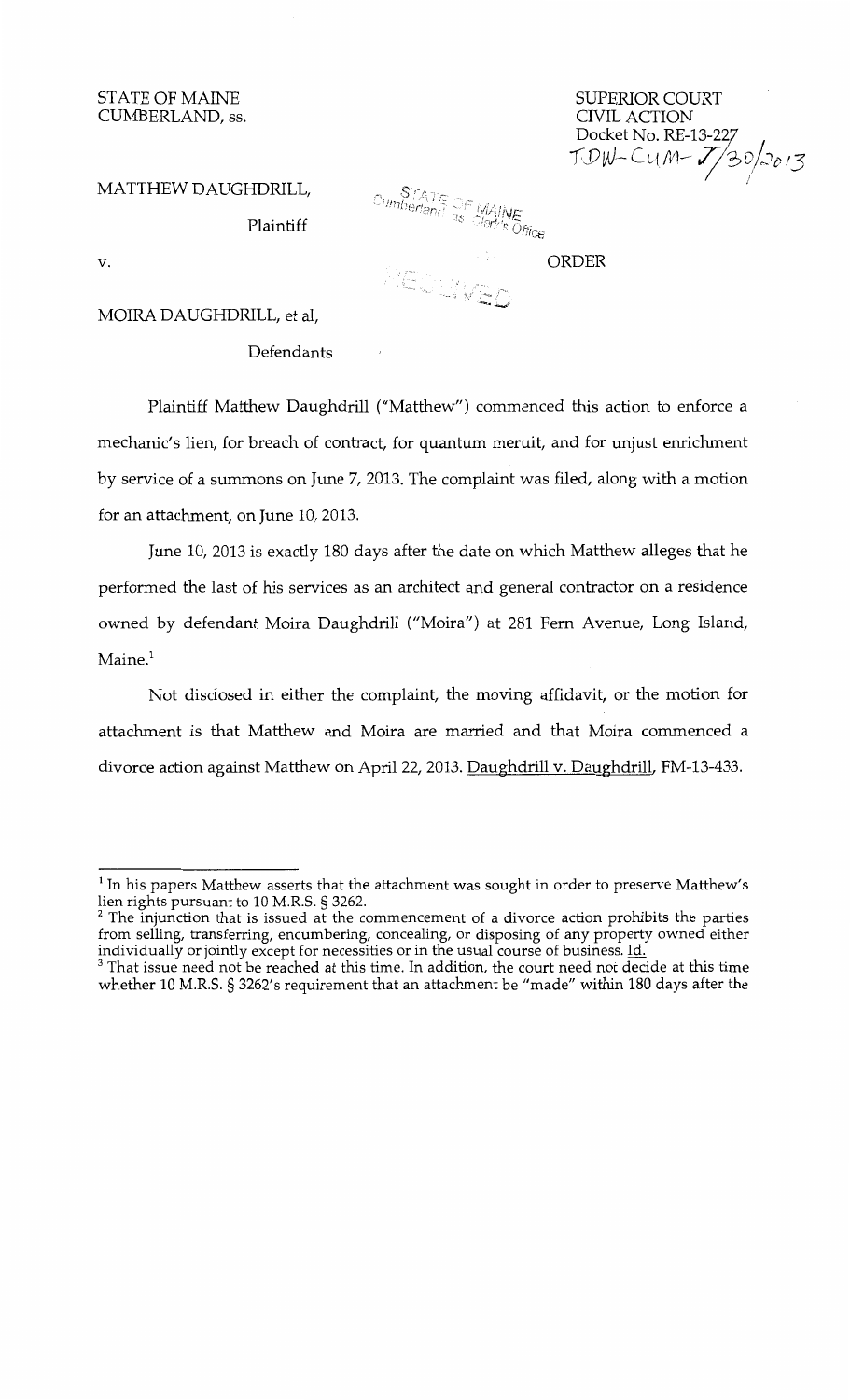Citing the divorce action and the fact that as part of the divorce action both parties are subject to a preliminary injunction pursuant to 19-A M.R.S. § 903(1),<sup>2</sup> Moira has moved to dismiss this action and has sought attorneys' fees for what she describes as a violation of the injunction and a waste of the parties' assets.

The court can take judicial notice of the contents of the divorce action and notes that although Matthew alleges that Moira is the sole record owner of the Long Island residence, both parties have listed themselves as 50% owners of the Long Island residence in their financial affidavits. Under those circumstances, the respective financial interests of the parties and the value of any contribution made by Matthew should be initially addressed in the FM action. Accordingly, this action will be stayed until the property issues have been addressed in the divorce action. Whether the filing of this action constitutes a violation of the divorce injunction or justifies an award of attorneys' fees to Moira can also be addressed in the divorce action.

Matthew argues that in tort actions between spouses attachments have been entered even though a divorce action is also pending. The difference is that tort claims between spouses are not going to be adjudicated in the divorce. In contrast, the rights and interests of the respective spouses in marital and non-marital property will be addressed in a divorce action.

From Matthew's point of view, he is protected by the divorce injunction from any transfer or encumbrance of property. The record does not disclose whether Matthew filed a mechanic's lien in the registry of deeds pursuant to 10 M.R.S. § 3253 or whether he contends that the filing of a motion for an attachment under § 3262 is all

 $2$  The injunction that is issued at the commencement of a divorce action prohibits the parties from selling, transferring, encumbering, concealing, or disposing of any property owned either individually or jointly except for necessities or in the usual course of business. Id.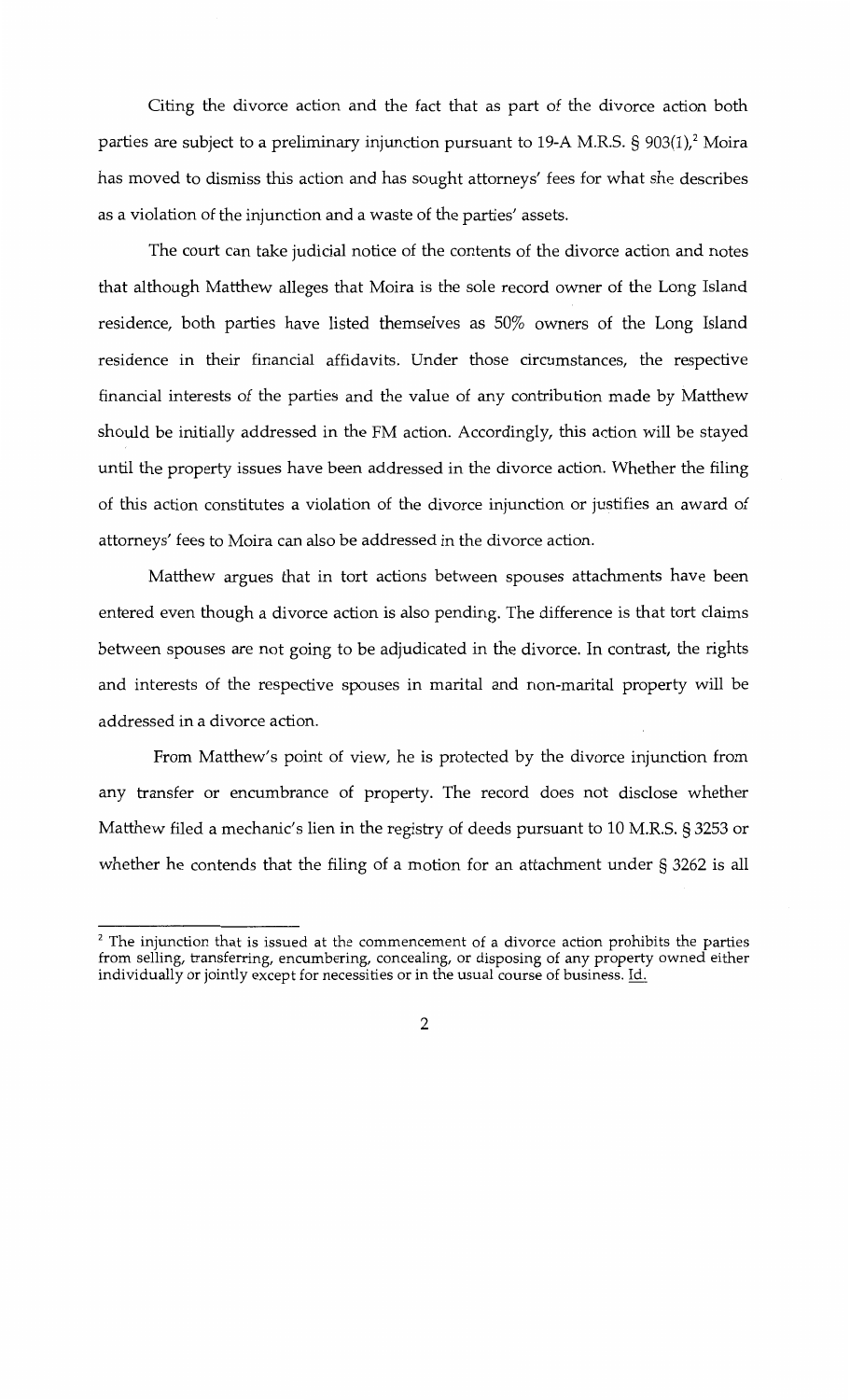that is necessary.3 To the extent that the filing of this action has preserved any of Matthew's lien rights, this action will remain pending to address any of the claims in Matthew's complaint that are not resolved in the FM action.

Finally, to the extent that Matthew has not filed a lien pursuant to 10 M.R.S. § 3253 and is concerned about the priority of his claims as against third parties, the court -notwithstanding the stay- would consider any issues that might be raised if Mathew were to file or seek to file a lis pendens.

The entry shall be:

Plaintiff's motion for an attachment is denied. Defendant's motion to dismiss is denied. This action is stayed until the property issues are settled in FM-13-433, and a copy of this order shall be included in FM-13-433 to advise the District Court of the pendency of this action.

The Clerk is directed to incorporate this order in the docket by reference pursuant to Rule 79(a).

Dated: July *3o,* 2013

Thomas D. Warren Justice, Superior Court

 $3$  That issue need not be reached at this time. In addition, the court need not decide at this time whether 10 M.R.S. § 3262's requirement that an attachment be "made" within 180 days after the last labor or services are performed is met by the filing of a motion or only by the actual issuance of an attachment. The complaint and motion in this case were not filed until June 10 and could not have been acted upon within 180 days of December 12, 2012 - particularly as Matthew did not seek an ex parte attachment.